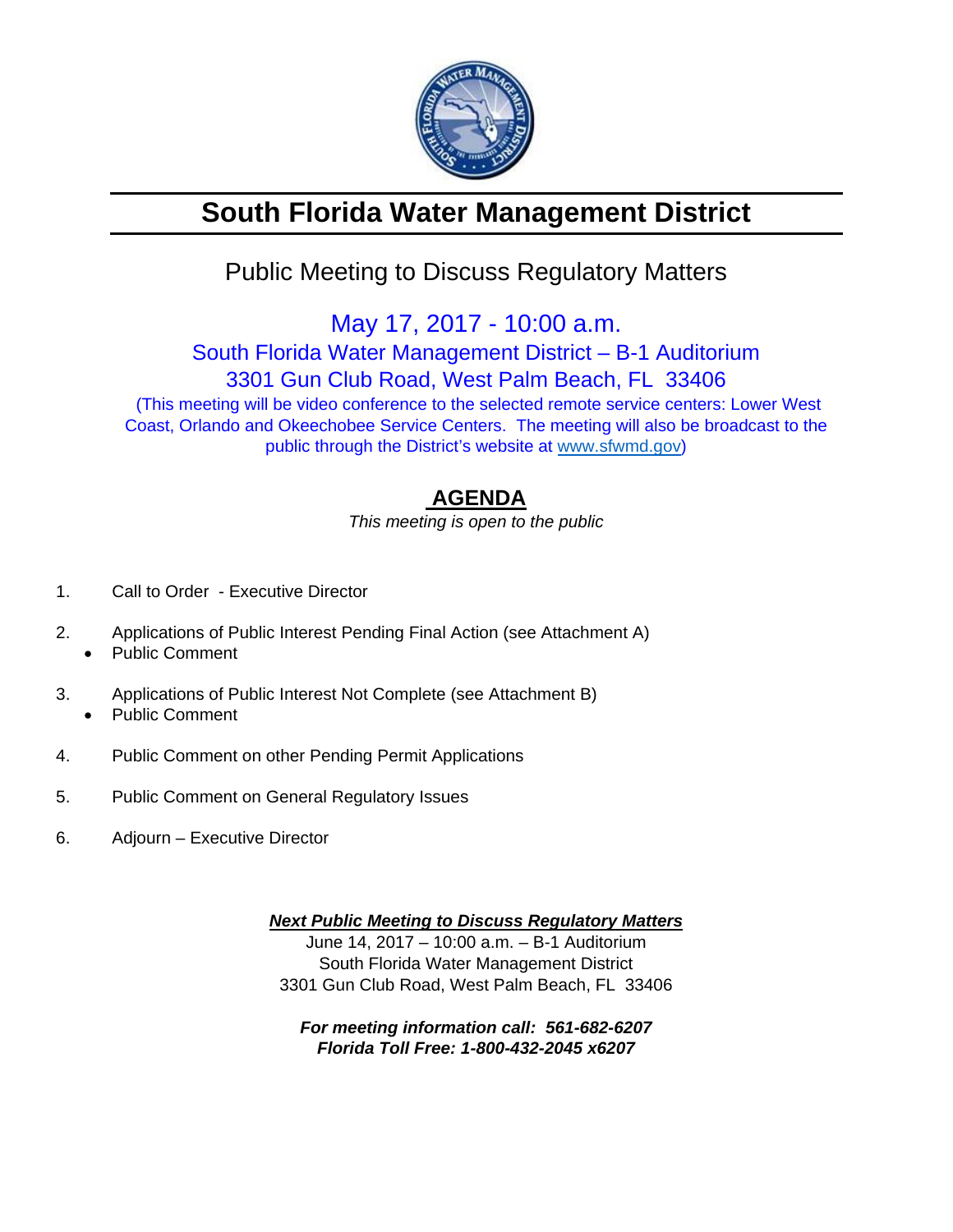**ATTACHMENT A**

### **Applications of Public Interest PENDING FINAL ACTION Public Meeting to Discuss Regulatory Matters South Florida Water Management District**

Report run on: May 10, 2017

|     | <b>County</b> |                        | App No /<br>Permit No  Project Name                                | <b>Permittee</b>                                                            | Default date | <b>Waiver Exp</b><br>date |
|-----|---------------|------------------------|--------------------------------------------------------------------|-----------------------------------------------------------------------------|--------------|---------------------------|
| A-1 | PALM BEACH    | 150410-5<br>50-05422-P | ACREAGE RELIEVER ROAD / S R 7 EXTENSION                            | PALM BEACH COUNTY<br>FLORIDA DEPARTMENT OF TRANSPORTATION                   | 27-MAR-2016  |                           |
| A-2 | PALM BEACH    | 150922-3<br>13-05321-P | ALL ABOARD FLORIDA NORTH-SOUTH RAIL<br><b>CORRIDOR SEGMENT D09</b> | FLORIDA EAST COAST RAILWAY, L.L.C.<br>ALL ABOARD FLORIDA OPERATIONS, L.L.C. | 21-AUG-2016  |                           |